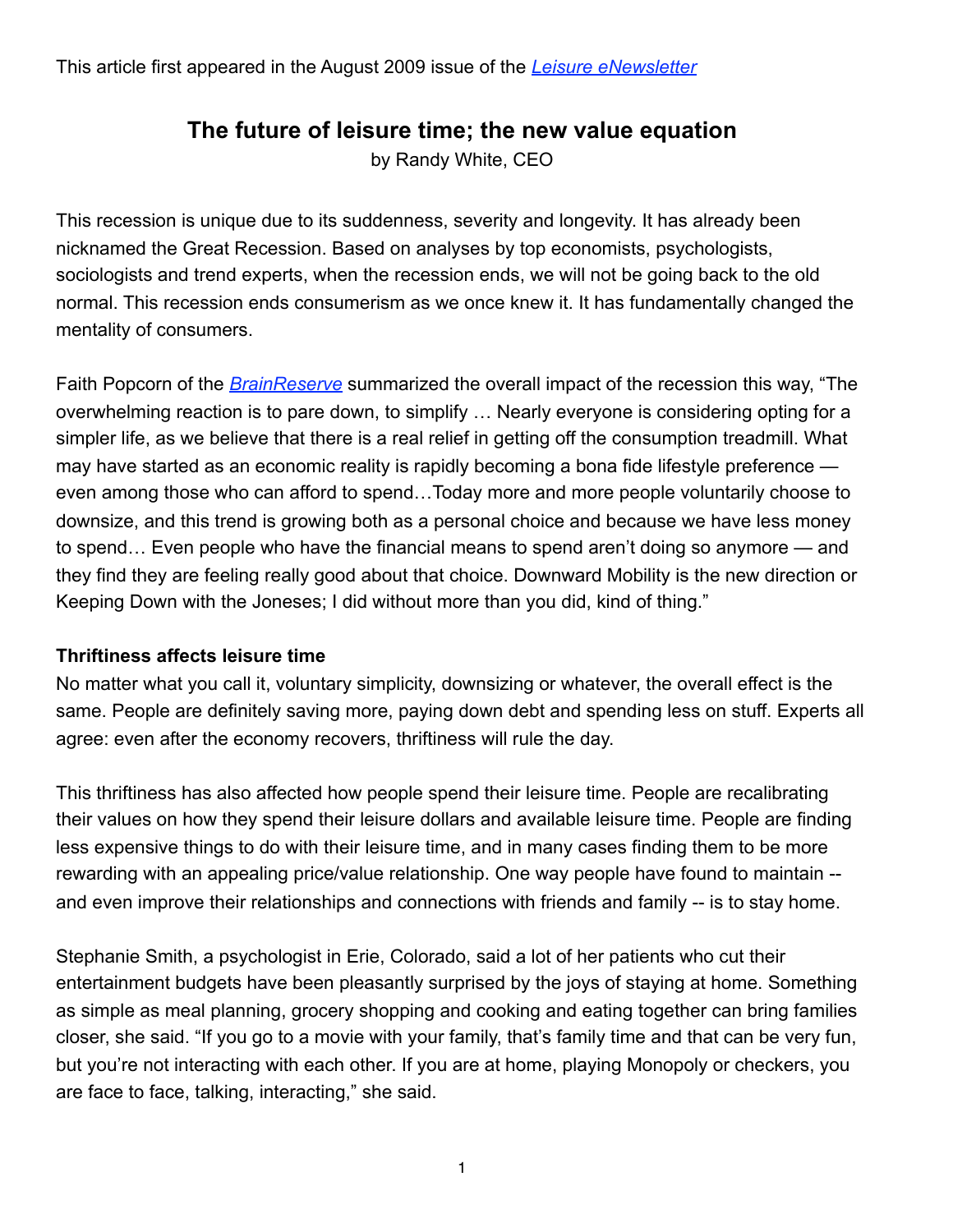In fact, while toy industry sales are down nearly 2% since April 2008, sales of board games increased nearly 5% during that period based on *NPD Group* research.

A July 2009 *[Technomic](http://www.technomic.com/home_content.html)* study found over one-third of consumers (36%) report they are entertaining at home more. Over the next year, 40% of consumers expect to entertain at home more, often in order to socialize with friends and family. "Consumers tell us they are enjoying reconnecting with friends in their homes," says Melissa Wilson, a *Technomic* principal. "The appeal is tied to socializing in a very casual atmosphere where everyone brings a dish to share, often sourced from restaurants or food retailers." Faith Popcorn's *BrainReserve* Fall 2008 research found 72% of consumers reported "spending a good deal more time at home entertaining themselves and others."

Basically, staying at home, day-cations and stay-cations are teaching people new leisure habits of how to spend time with family and friends. They're getting significant value from these new habits not only in money saved but also in greater satisfaction and emotional reward.

#### **In-home entertainment grows**

The homeward bound cocooning trend has made technology more important to consumers. One way consumers have shifted their entertainment time and expenditures is away from spending on out-of-home entertainment to spending on in-home and on-the-go entertainment (use of the Internet, video gaming and electronics-on-the-go such as *iPods* and high-tech cell phones such as 1.3the *iPhone*.) The web especially is changing people's leisure time value equation. Most of the web is free, and for many, the web is more fun than a trip to the mall or a visit to an entertainment destination. *[The Nielson Company](http://en-us.nielsen.com/)* reports the number of minutes played by the average video gamer has continued to grow during the recession. Although sales of new video games have declined, there has been a significant increase in the sale of more affordable used games (+40% in May 2009 compared to the year before.)

#### **Entertainment spending shifting to technology22**

The trend of entertainment spending shifting to technology started before the recession, but the recession appears to be accelerating it. In 2000, the average American household spent \$515 (1.6% of total expenditures) on electronic (audio and visual) equipment and services (basically purchases and rentals of music and video games). In pre-recession 2007, that grew to \$987 (2% of total expenditures). After adjustment for inflation, that is a 33% increase in dollars spent and a 25% increase of the percentage of total expenditures. During the same time period, average household out-of-home entertainment (for entertainment fees and admissions) spending grew from \$622 in 2000 to \$658 in 2007, only a 7% increase after adjustment for inflation. Its percentage of all household expenditures fell from 1.4% in 2000 to 1.3% in 2007.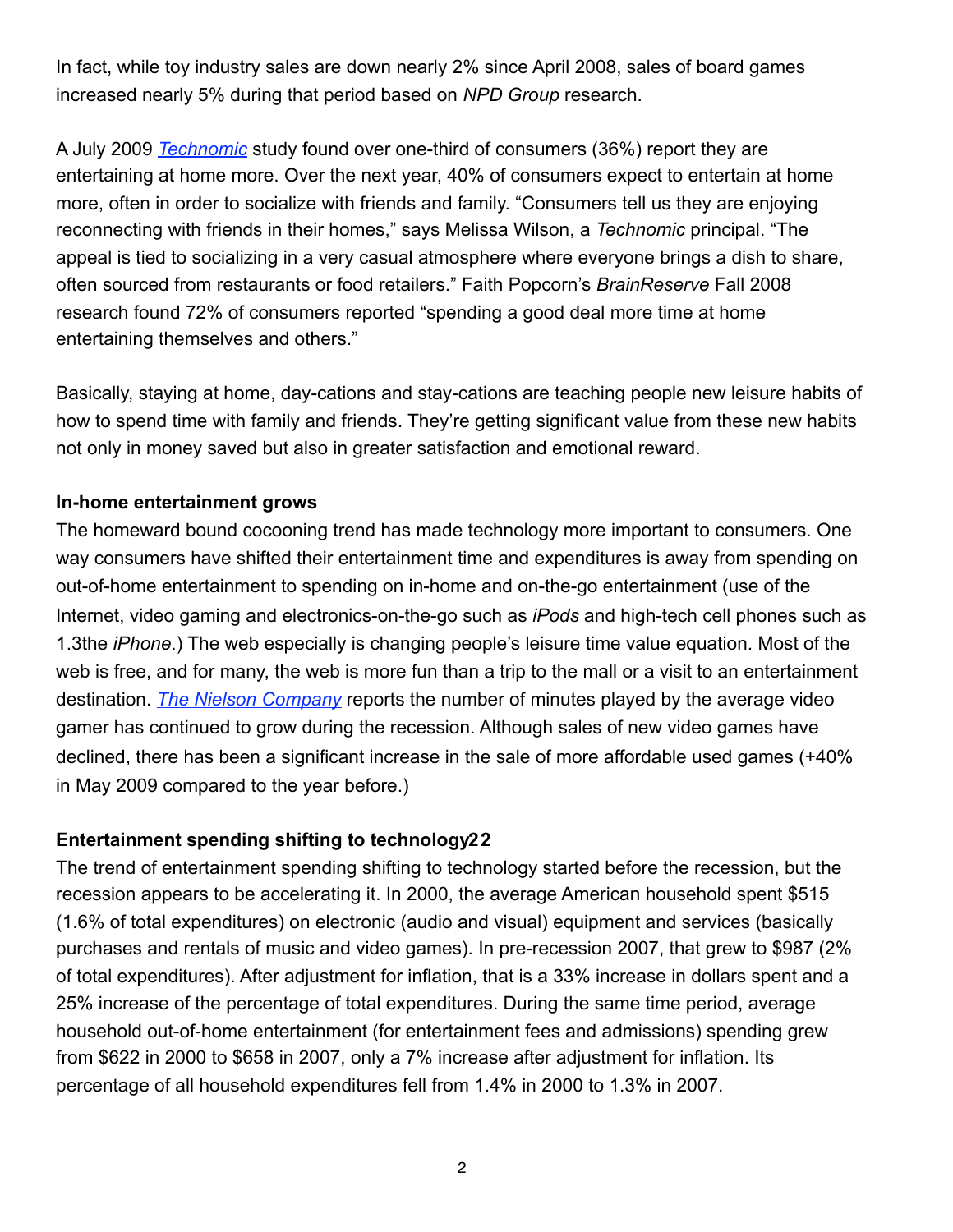|                                           | <b>Aver. HH Expenditures</b> |       | <b>Share Total HH Expenditure</b> |      |  |  |  |
|-------------------------------------------|------------------------------|-------|-----------------------------------|------|--|--|--|
|                                           | 2000*                        | 2007  | 2000                              | 2007 |  |  |  |
| <b>Electronic Equipment</b><br>& Services | \$742                        | \$827 | 1.6%                              | 2.0% |  |  |  |
| Out-of-Home<br>Entertainment              | \$614                        | \$658 | 1.4%                              | 1.3% |  |  |  |
|                                           | $*$ in 2007 dollars          |       |                                   |      |  |  |  |

What is significant is the share of average household expenditures on electronic equipment and services grew across all household income categories over the seven years. In contrast, the share of income spent on away-from-home entertainment decreased for the lowest 60% of households by income, was flat for the fourth quintile by income and increased for the highest 20% of households by income. In terms of inflation-adjusted dollars spent, all income categories of households increased their spending on electronic equipment and services, whereas for out-ofhome entertainment, spending decreased for the lowest 60% of income households and increased for the top 40%.



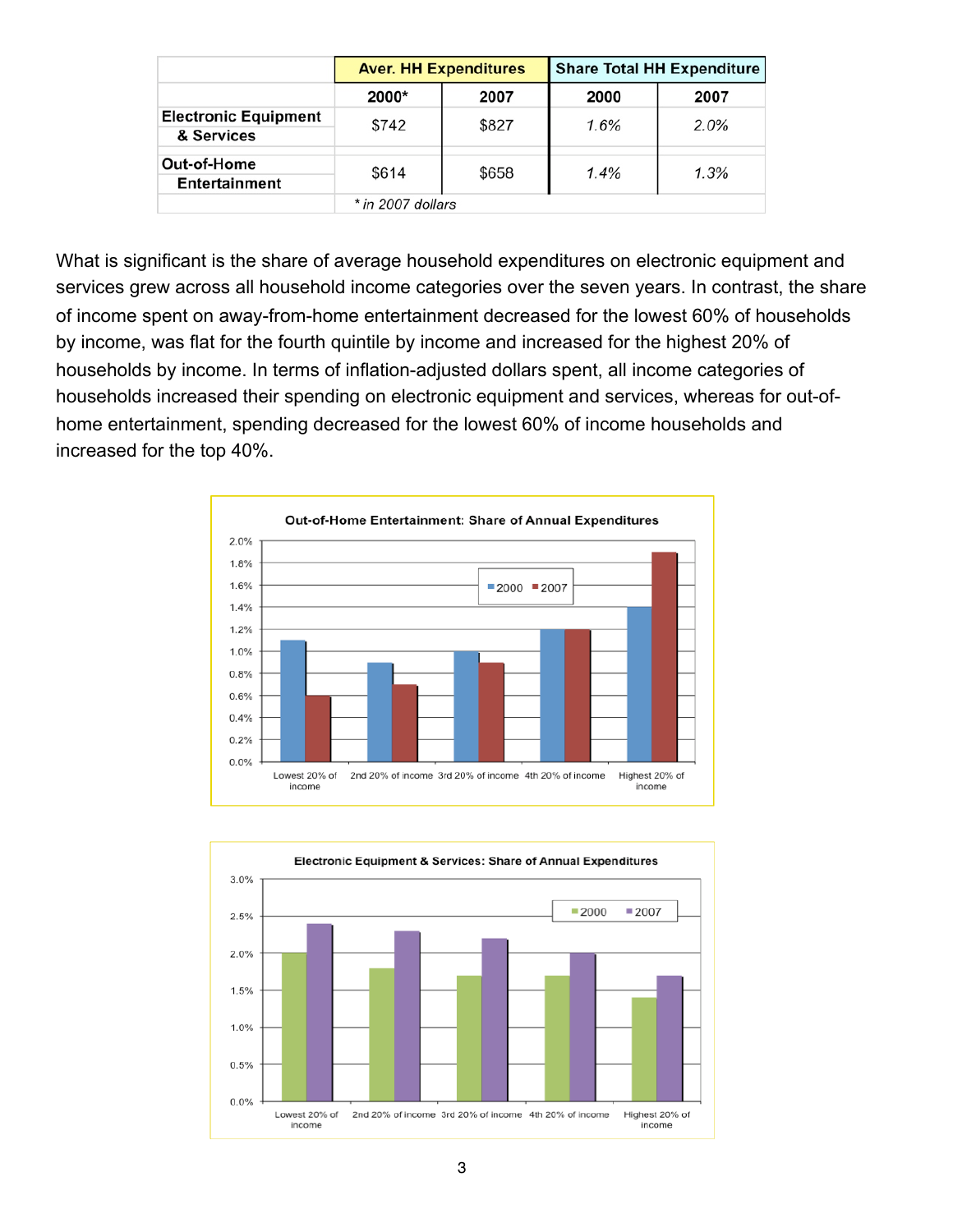In 2007, households with the top 40% of incomes accounted for 57% of all electronic equipment and services expenditures and 77% of all out-of-home entertainment spending -- both increased market shares since 2000.

| <b>Share of All Out-of-Home</b>   |         |         |                         | <b>Share of All Electronic Equipment</b> |       |  |
|-----------------------------------|---------|---------|-------------------------|------------------------------------------|-------|--|
| <b>Entertainment Expenditures</b> |         |         | & Services Expenditures |                                          |       |  |
| Quintiles of income               | 2000    | 2007    | Quintiles of income     | 2000                                     | 2007  |  |
| Lowest 20% of income              | 7.4%    | 3.7%    | Lowest 20% of income    | 11.1%                                    | 10.1% |  |
| 2nd 20% of income                 | $9.4\%$ | $7.0\%$ | 2nd 20% of income       | 14.2%                                    | 14.3% |  |
| 3rd 20% of income                 | 12.4%   | 11.9%   | 3rd 20% of income       | 18.0%                                    | 18.5% |  |
| 4th 20% of income                 | 20.4%   | 21.4%   | 4th 20% of income       | 23.9%                                    | 22.9% |  |
| Highest 20% of income             | 50.5%   | 55.9%   | Highest 20% of income   | 32.8%                                    | 34.2% |  |
| Top 40% of Income                 | 70.9%   | 77.3%   | Top 40% of Income       | 56.7%                                    | 57.1% |  |

#### **Changes to socialization**

The web and electronics are also changing another aspect of leisure time —socialization. Social media (*FaceBook, Twitter*, etc.) and texting enable people to connect in non-physical space. This could be impacting the appeal of out-of-home social destinations, whether they are entertainment-, recreation- or dining- oriented. Socialization is a major component of visits to such destinations, yet they can be costly, whereas social media basically has no cost.

Research by the *[USC Annenberg Center for the Digital Future](http://www.digitalcenter.org/)* has found Internet-connected households are experiencing a decrease in face-to-face family time. Research showed between 2006 and 2008, hours devoted to family socialization and shared time at home dropped by more than 30% to 17.9 hours per month. The flip side of this phenomenon is families may be craving more shared time, which is easier to achieve without the distraction of the Internet in out-of-home leisure destinations, that is, if you turn off the *Blackberries*, *iPhones* and other wired devices. It is interesting to note the biggest names to engage kids in the recent past are brands like *[Wii](http://www.nintendo.com/wii)* and *[American Idol](http://www.americanidol.com/)*, which offer experiences that not only seek to meet both parents' and kid's needs, but also facilitate experiences the whole family can enjoy together. This underlying desire for social experiences, to reconnect with families and friends, appears consistently in the research on the recession's impact.

#### **Growth of experiences**

The recession impacts leisure activities from another angle. Consumers' dematerialization has a positive impact on leisure. As stuff takes on less importance, people are finding they have more room in their lives for experiences. They are valuing objects less and experiences and people more.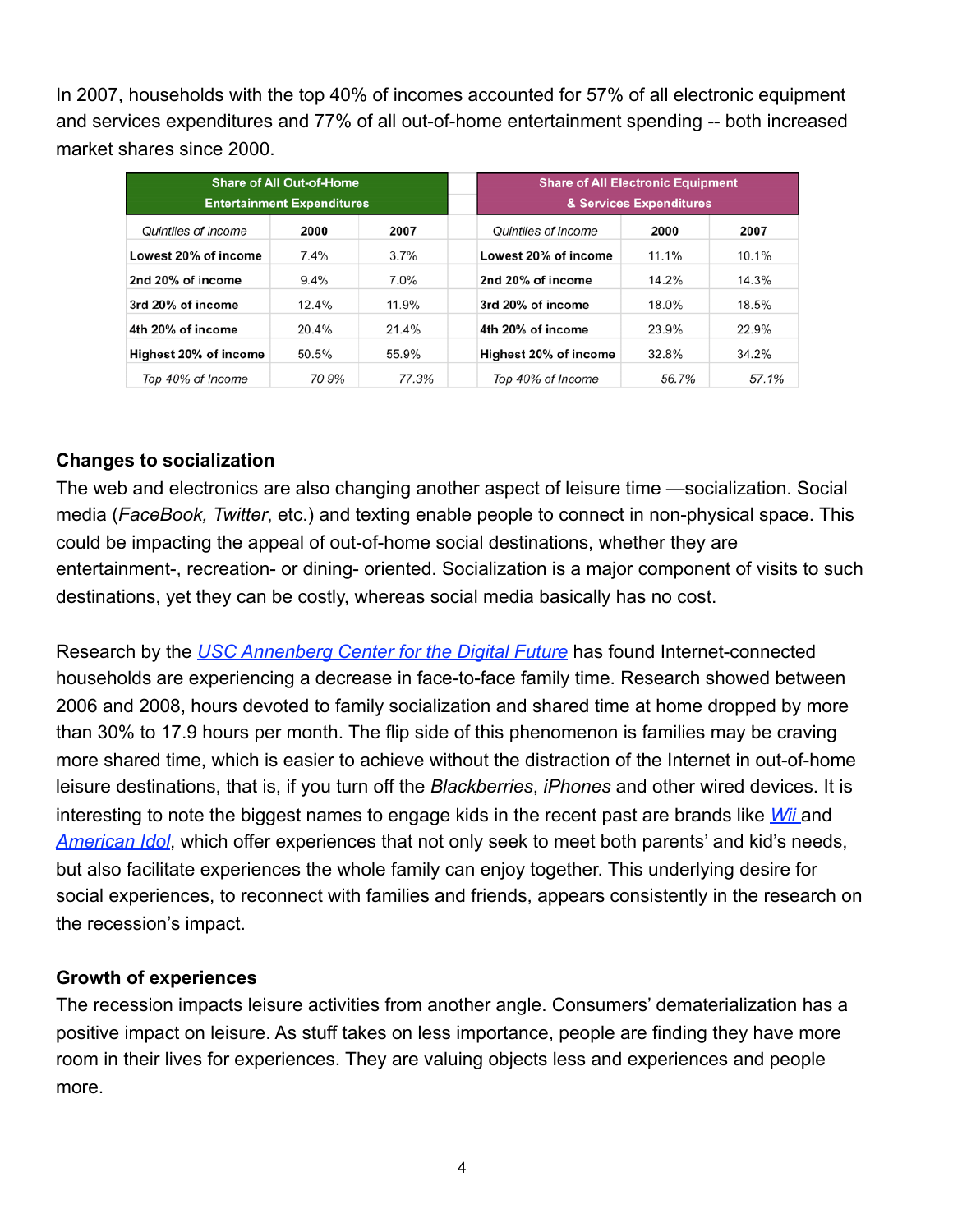People's growing desire for experiences brings with it not only a desire to strengthen their bonds and enjoy good times with family and friends, but also a desire for knowledge and selfimprovement. We want to do things that make us better people rather than just enjoying ourselves. The Great Recession has accelerated the trend identified back in 1999 by Joe Pine and Jim Gilmore in their book, *[The Experience Economy](http://www.amazon.com/Experience-Economy-Theater-Every-Business/dp/0875848192),* in which they identified the *progression of economic value.* Economic activity and the progression of economic value start with raw commodities that are transformed into goods, which are then wrapped in services and finally transformed into experiences. Experiences then move to the top level of value as transformational experiences, experiences that permanently improve the consumer, such as education or yoga classes. Each level increases the total value to the customer, and accordingly, the total price the customer is willing to pay. Generally, price sensitivity decreases, profit margins increase and competition decreases as you move up the progression of economic value.



<sup>(</sup>Boston: Harvard Business School Press, 1999), p. 22.

One example of the progression of economic value is birthday parties. Half a century ago, mothers made birthday cakes from scratch with butter, sugar, eggs, flour, milk, etc. Those commodities cost maybe a quarter. Then in the 1960s and 1970s, along came cake mixes and canned frostings. These goods cost several dollars. Then in the 1980s, many parents stopped baking cakes and ordered custom cakes from the supermarket or local bakery, specifying the type of cake and frosting, designs or themes and the specific words for the top (a service). At \$10 to \$20, these cakes cost about 10 times what they cost to make at home and still involved only several dollars' worth of ingredients (commodities). Up until this time, birthday parties were held at home. Then along came *Chuck E. Cheese's*, *Discovery Zone* and other facilities that offered outof-home birthday party experiences. These facilities stage birthday party experiences that cost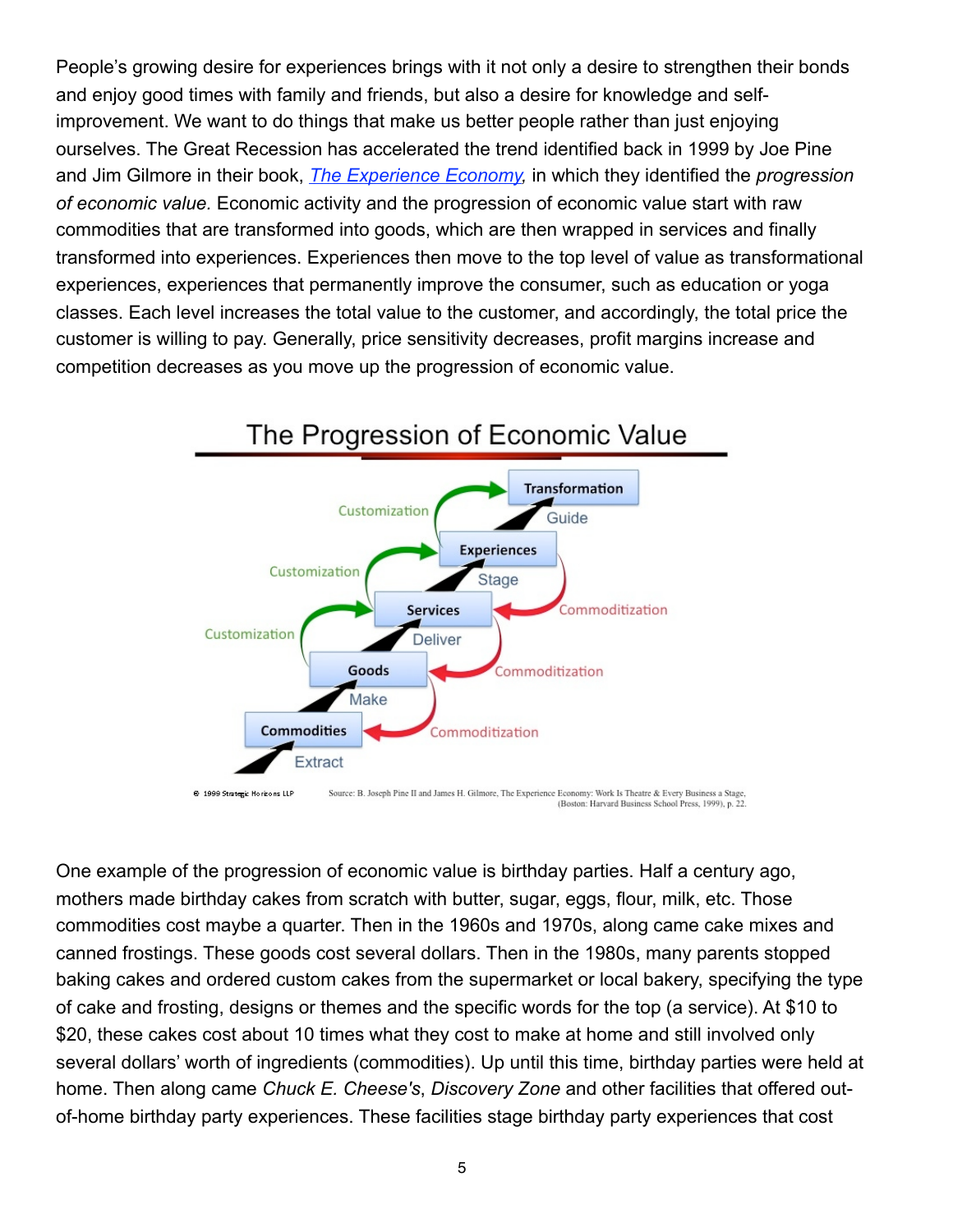\$200 and more per party. Some businesses have raised the level of birthday parties to transformational by including an educational or enriching activity as part of the party experience, such as the entire party building robotics or creating artwork.

## **Transformational experiences create value**

The recession has also made people more conscious of and care more about value, meaning they want to derive greater value from the dollars they spend. People care about value more than they used to because they can't afford or no longer want to overpay; they don't want to make a mistake with their money. Value equals the benefit divided by the price.

Value = Benefit/Price

Value can be created two ways. Either you lower the price with discounts or coupons, or you increase the value of what you give. The desire for greater value from leisure experiences is accelerating the desire for transformational experiences, as transformational experiences have greater perceived value than ordinary experiences.

Pam Danziger, president of *[Unity Marketing](http://www.unitymarketingonline.com/)*, identified this trend toward transformational leisure experiences back in 2005 when she said, "Powered by a feeling of entitlement, Americans bring a unique achievement orientation to how we 'recreate.' We want to accomplish something meaningful and measurable through our leisure pursuits. For more Americans ... the goal of leisure and entertainment is to reach a greater self-actualization. Psychologist Abraham Maslow placed self-actualization at the pinnacle of hierarchy of human needs, to be satisfied only after the basic needs for food, clothing and shelter, safety, belonging and self-esteem. According to Maslow, *self-actualization refers to man's desire for fulfillment … to become everything that one is capable of becoming*."



Maslow's hierarchy of needs

Basically, the *progression of economic value* and Maslow's *hierarchy of needs* place the greatest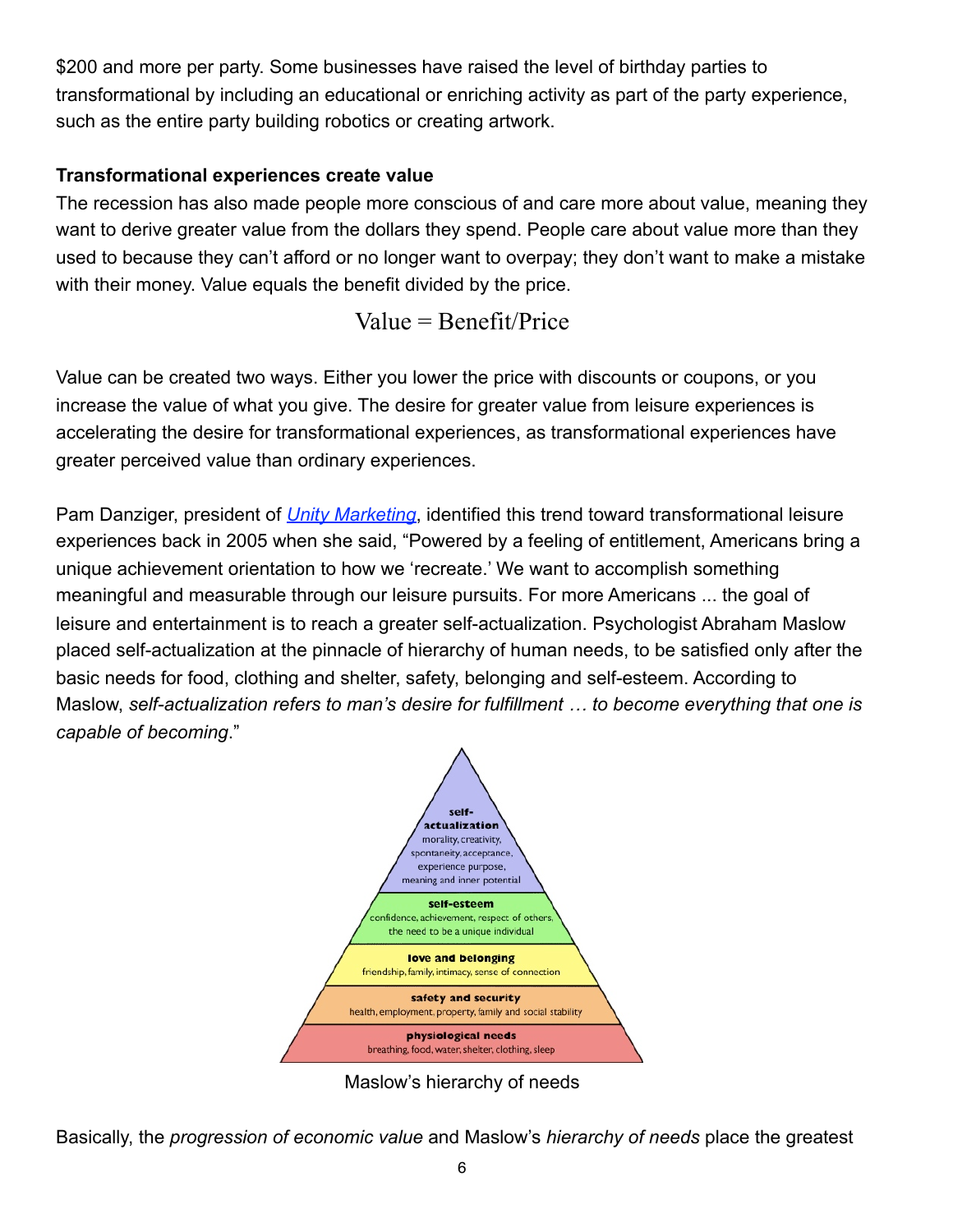value on the same needs — experiences that make you a better person rather than just buying things or enjoying non-enriching experiences. Of course, this is true only for people in the more developed world who don't have to worry about shelter and food.

The increasing desire for transformation or self-actualization experiences is also growing due to the increasing education levels of people in America and other societies. In 2008, 34% of Americans 30-34 years old had a bachelor's degree or higher. That compares with only 21% for the generation of those who are 70-74. More educated people tend to seek more knowledge and self-improvement than less educated people.

The increasing desire for enriching or transformational experiences shows up in research about contemporary parents' choices for their children. *Fisher Price*, the well-known children's toy company, found Generation X parents want their children to learn as they play, compared to Boomer moms who saw children's play and learning as separate activities. *[The Generational](http://www.genimperative.com/)  [Imperative, Inc.](http://www.genimperative.com/)* found Gen X parents put a premium on toys that are both educational and fun, whereas. This research echoed that of *Fisher Price*, which found Boomer parents tended to separate playtime and learning time.

### **Psychology of happiness**

According to psychologists and researchers, money helps people lead more comfortable lives, but it doesn't always contribute to the moments in life that bring happiness. Those tend to come from social interactions and activities, not from accumulating material goods.

"Simplicity is the silver lining to the downturn," says psychology professor Robert Wicks, author of the forthcoming book, *[Bounce: Living the Resilient Life](http://www.amazon.com/Bounce-Resilient-Robert-J-Wicks/dp/0195367685/ref=sr_1_1?ie=UTF8&s=books&qid=1249679033&sr=1-1)*. "They weren't spending time really enjoying themselves and weren't spending time with family and friends. The simplicity that's possible during difficult times would not have come to the fore if the crisis had not occurred."

New research from the *San Francisco State University* presented earlier this year found consumers said dining out or buying theater tickets was money better spent than buying more things. What's more, they said the experiential purchase provided greater happiness for themselves and others, regardless of the amount they paid or their income.

#### **Future of location-based entertainment and leisure**

So what do all these recession-driven changes mean for the future of location-based entertainment and leisure venues? One thing is for sure: the Great Recession marks the end of the world as we have known it. Business as usual simply isn't anymore. Location-based entertainment and leisure (LBL) destinations are not dead. But to prosper in the new world order, these businesses will have to be open to change to appeal to what is being called the new *grounded consumer*.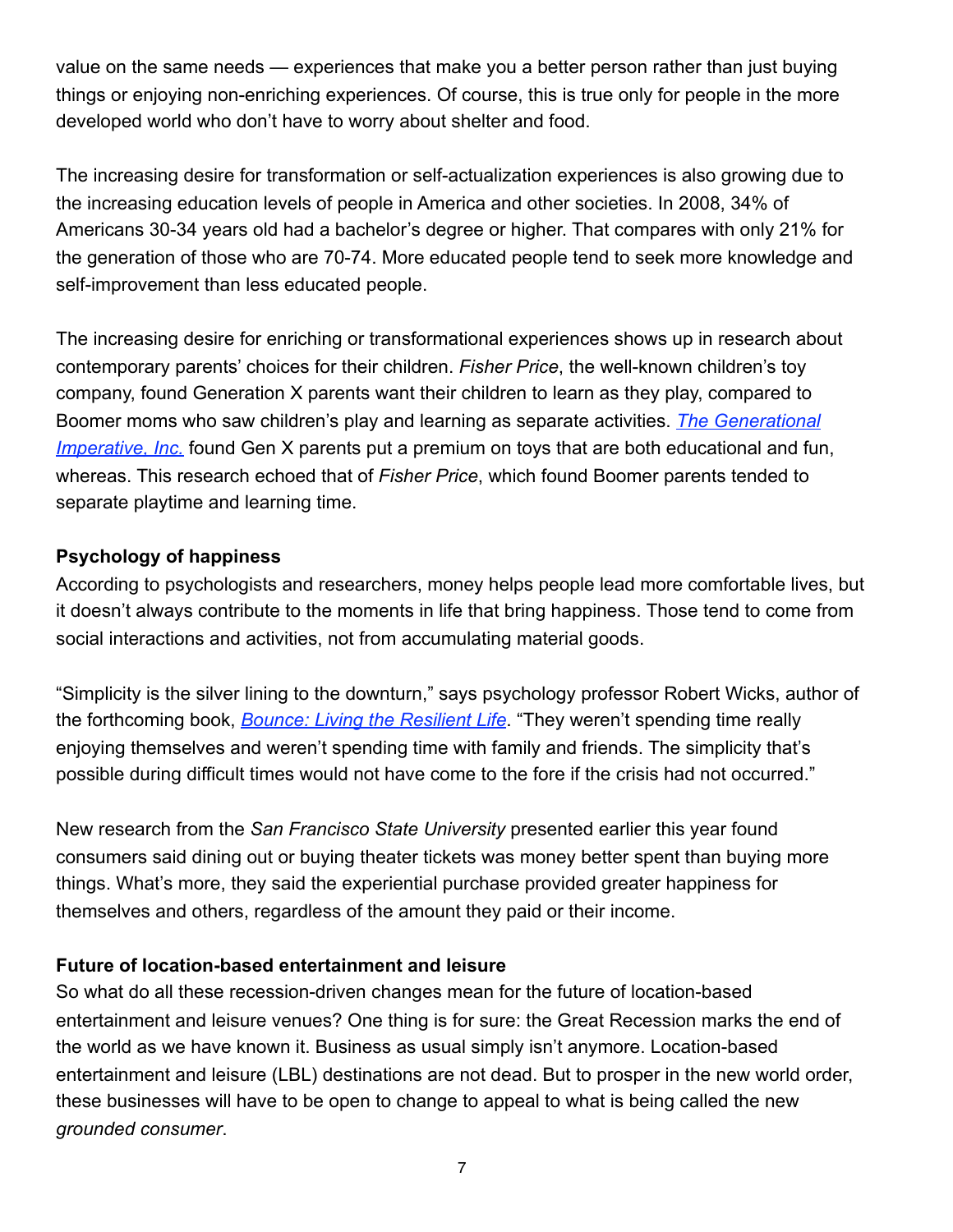Several things are apparent. LBLs need to offer greater value for two major reasons. First, because consumers are demanding greater *bang for their bucks.* Second, LBLs must attract people away from the appeal of in-home electronics and the Internet. Adding more transformation experiences versus just pure entertainment is one way to accomplish this. Creating environments that facilitate social experiences between family members and friends is another. Offering experiences that cannot be duplicated at home is still another. The good news is that experiences can now trump material purchases in terms of value and happiness.

#### **Prosper with high fidelity**

In his forthcoming book *[Trade-Off](http://www.amazon.com/Trade-Off-Some-Things-Catch-Others/dp/038552594X/ref=sr_1_1?ie=UTF8&s=books&qid=1249679064&sr=1-1)*, Kevin Maney says businesses like LBLs will need to have *high fidelity* to prosper. He explains there is an ever-present tension between fidelity (the quality of a consumer's experience) and convenience (the ease of getting and paying for something). Conflicting forces determine the success or failure of products and services in the marketplace. Maney says almost every decision we make as consumers involve a trade-off between fidelity and convenience – between the products we love and the products we need. Offerings that are at one extreme or the other – either high in fidelity or high in convenience – tend to be successful. To really win, the offering needs to be ten times better than what you're aiming to replace, which means ten times higher fidelity or ten time cheaper and easier. Some everyday examples are a refrigerator is ten times more convenient than an icebox and a cell phone is ten times more convenient than a pay phone. Rock stars sell out concerts at high ticket prices because the experience is high in fidelity – it can't be replicated in any other way, and because of that, we are willing to suffer inconvenience for the experience. In contrast, a downloaded MP3 of a song is low in fidelity, but consumers buy music online because it's super-convenient and low priced. The things that fall into the middle – products or services that have moderate fidelity and convenience – fail to win an enthusiastic audience.

Think about it. Movie theaters are ramping up the fidelity of movies by offering 3-D and *IMAX* movies (that command a premium price) and even in-theatre dining to compete with the convenience of in-home movies. *[T-Rex Café](http://www.trexcafe.com/)* offers a high fidelity dining experience for families by offering more than food and beverage: an immersive prehistoric dinosaur world experience. Attendance at zoos, aquariums and museums has been increasing over the past decade as they offer a higher-fidelity experience than watching the *Discovery Channel* or *History Channel* on TV.



large-screen video masking units, upscale décor and quality